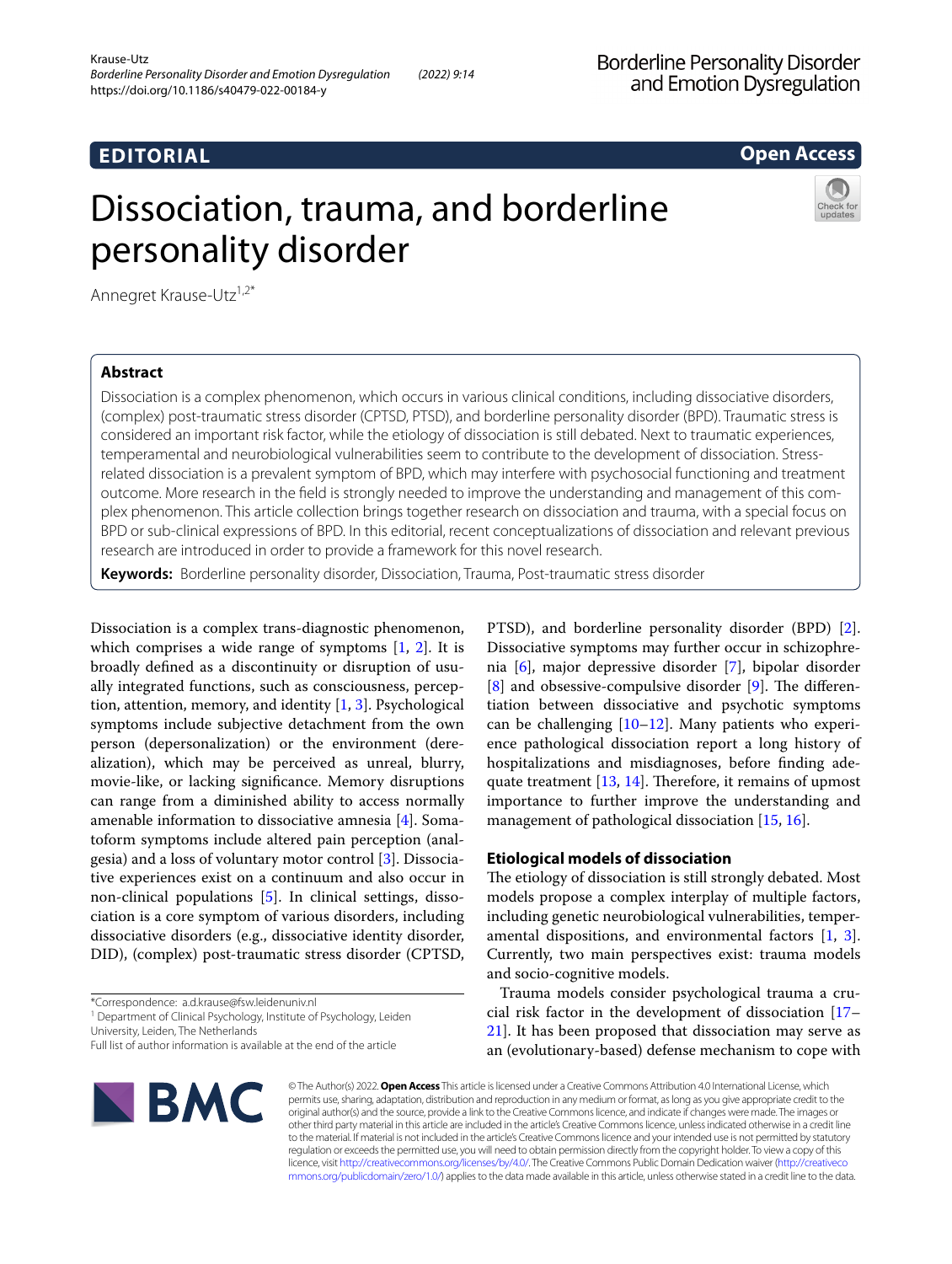unbearable, overwhelming experiences during a potentially traumatizing event  $[4, 22, 23]$  $[4, 22, 23]$  $[4, 22, 23]$  $[4, 22, 23]$  $[4, 22, 23]$ . This initially adaptive response may become maladaptive if generalized to other stressful situations. Dissociation can hinder the integration of emotions, thoughts, and sensations [\[24](#page-3-19)]. Salient characteristics of a stressful event may be stored (compartmentalized) as fragmented memories, which can later recur as intrusive fashbacks [\[4](#page-3-3)]. Dissociation can also interfere with emotional learning and hinder the acquisition of new information in stressful contexts, e.g., during exposure therapy [[25–](#page-3-20)[27\]](#page-3-21). Numerous studies have provided empirical evidence for a link between dissociation and psycho-trauma, including severe childhood maltreatment [[18](#page-3-22), [19,](#page-3-23) [28–](#page-3-24)[34\]](#page-4-0). A recent meta-analysis found strong associations between dissociation and emotional, sexual, and physical abuse by caregivers. Earlier age of onset, longer duration of abuse, and parental abuse predicted more severe dissociation [[28](#page-3-24)].

Other researchers point out that trauma is neither a necessary nor sufficient factor for the development of dissociation and question the direct causal link between the two. Socio-cognitive models emphasize the role of cognitive predispositions (e.g., fantasy-proneness, suggestibility, hyper-associativity) social factors (e.g., media infuences, questioning techniques) [[34](#page-4-0), [35](#page-4-1)] and sleep disturbances  $[36]$  $[36]$ . These variables may contribute to the way individuals, who are prone to dissociation, perceive stressful events and express emotional experiences and inconsistencies in identity [\[37\]](#page-4-3).

Up to now, the etiology of dissociation remains elusive and diferent views co-exist.

### **Potential neurobiological mechanisms of dissociation**

A growing number of studies have investigated potential neurobiological underpinnings of dissociation, which are not yet fully understood. A recent systematic review of 205 neuroimaging studies suggests that enhanced task-related activity of the inferior frontal gyrus and medial prefrontal cortex may be linked to dissociation [[38\]](#page-4-4). Largely in line with this, another systematic review concluded that functional alterations in frontal regions are most consistently observed in individuals with dissociative symptoms  $[39]$  $[39]$ . This may point to an increased recruitment of brain regions implicated in arousal modulation [\[21](#page-3-16), [40\]](#page-4-6). Further evidence for this idea stems from studies that used script-driven imagery to induce acute dissociative symptoms and study their impact on information processing. Patients with acute dissociation after script-driven imagery showed increased activity in the inferior frontal gyrus during an inhibitory task [\[25](#page-3-20), [26\]](#page-3-25).

With respect to brain structure, decreased volumes in the hippocampus, basal ganglia, and thalamus were most consistently correlated to dissociative symptoms [\[38](#page-4-4)]. However, fndings are quite diverse and replication studies are strongly needed [[39](#page-4-5)].

With regards to psychophysiological research, fndings are mixed [[38\]](#page-4-4). Some studies suggest that dissociation may be accompanied by changes in heart rate (variability), skin conductance response (SCR), and fear-potentiated startle responses  $[21, 40]$  $[21, 40]$  $[21, 40]$  $[21, 40]$ . Individuals with acute dissociation showed reduced startle response [[41](#page-4-7)[–43](#page-4-8)], diminished SCR [[42,](#page-4-9) [44](#page-4-10)] and a decline in heart rate [\[45](#page-4-11)]. However, contradictory fndings have also been reported [[38,](#page-4-4) [46](#page-4-12)].

### **Dissociation in Borderline Personality Disorder (BPD)**

The effects of dissociation on psychosocial functioning may depend on the larger psychopathological context, e.g., emotional dysregulation and identity problems [[47](#page-4-13), [48\]](#page-4-14). In BPD, stress-related dissociation is a core symptom, closely linked to other features of the disorder [\[1](#page-3-0), [49\]](#page-4-15). Up to 80% of patients with BPD report transient dissociative symptoms, such as derealization, depersonalization, numbing, and analgesia  $[1, 50]$  $[1, 50]$  $[1, 50]$ . The severity of dissociation is correlated to the severity of traumatic experiences [[23,](#page-3-18) [28,](#page-3-24) [29](#page-3-26)]. While trauma is an important risk factor for the etiology of BPD in individuals with genetic, temperamental neurobiological vulnerabilities [[51–](#page-4-17)[55\]](#page-4-18), non-trauma related pathways are also involved [[56,](#page-4-19) [57\]](#page-4-20). Dissociation in BPD is closely linked to emotion dysregulation, disturbed identity, and relationship problems.

*Emotion dysregulation* includes a tendency to experience intense overwhelming emotions. The strength, frequency and intensity of emotional distress was found to increase and decrease along with dissociative symptoms [[58\]](#page-4-21). Dissociation may exaggerate difficulties identifying emotions [[59\]](#page-4-22). During emotional distress, patients with BPD show impulsive decision making [\[60](#page-4-23)] and often use maladaptive strategies to regulate their emotions, e.g., non-suicidal self-injury (NSSI) [[61](#page-4-24), [62](#page-4-25)]. Terminating states of dissociation can be a strong motive for NSSI [[63](#page-4-26), [64\]](#page-4-27). A recent study suggests that dissociation is linked to pain hyposensitivity in patients with acute BPD, but not in those who show remission [\[65](#page-4-28)].

A novel line of research further suggests that dissociation is linked to reduced body ownership, i.e., the certainty that body parts belong to oneself [\[66\]](#page-4-29). In a recent study, female patients with BPD reported signifcantly lower levels of body awareness and signifcantly higher levels of body dissociation compared to healthy women. Signifcant positive correlations between body dissociation, traumatic childhood experiences, and emotion regulation were found [\[67](#page-4-30)].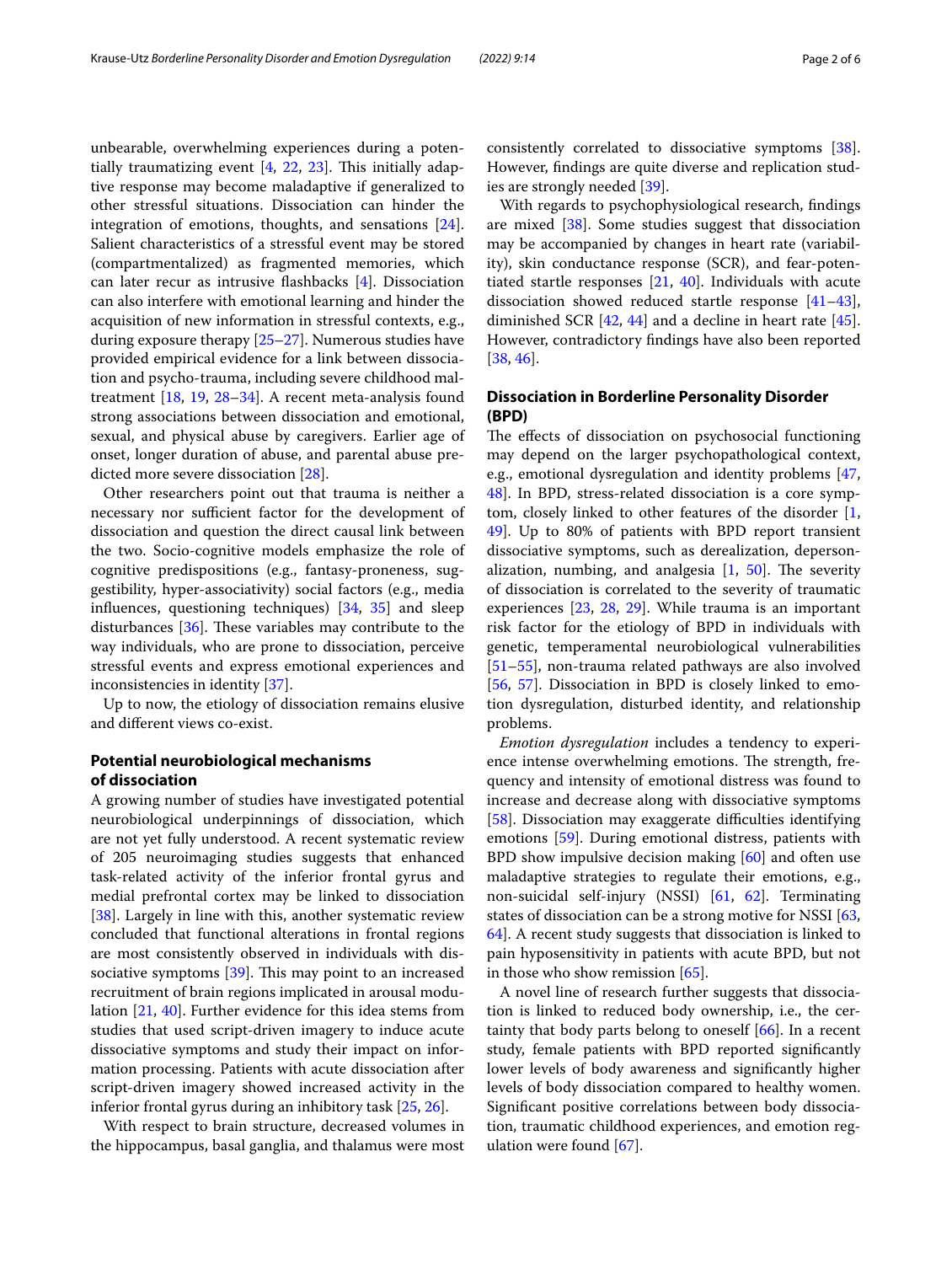*Identity disturbances* are another core domain of BPD. Individuals with the disorder experience rapid changes in self-image and perceived their identity as incoherent, inconsistent, vague, or fragmented  $[68-70]$  $[68-70]$  $[68-70]$ . They also report chronic feelings of emptiness [[71\]](#page-5-1). Sense of self strongly depends on current self-esteem, which is highly unstable under daily life condition [\[69,](#page-5-2) [72](#page-5-3)]. Identity disturbances in BPD show considerable overlap with dissociative symptoms and may be hard to distinguish [\[73](#page-5-4)].

*Interpersonal disturbances* in BPD involve profound mistrust, rejection hypersensitivity, and strong ambivalence between a need for closeness and a need for autonomy [[74–](#page-5-5)[77\]](#page-5-6). It is crucial to improve the understanding of dissociation in this context. In intimate relationships, dissociation may reduce assertiveness and lead to a subjective detachment from violent behaviour  $[78, 79]$  $[78, 79]$  $[78, 79]$  $[78, 79]$ . There is preliminary evidence that dissociation contributes to sexual revictimization after child sexual abuse, when BPD symptoms and emotion regulation are taken into account [\[80\]](#page-5-9). However, much more prospective research is needed to understand how dissociation interferes with interpersonal functioning in BPD. For instance, future studies may investigate how dissociation interferes with intimacy, trust, and the processing of both positive and negative experiences in close relationships.

### **Methodological challenges and outstanding research questions**

Research on dissociation is rapidly increasing, which has considerably improved its understanding. At the same time, the use of diferent conceptualizations and methodologies hinders the integration and comparison of these fndings.

Acute dissociative states should be diferentiated from dissociation proneness, i.e., the general tendency to experience dissociation  $[5, 81]$  $[5, 81]$  $[5, 81]$ . For both concepts, various validated measures exist, such as the Dissociative Experience Scale (DES, trait dissociation) [\[82\]](#page-5-11) Dissociation Stress Scale (DSS, state dissociation [\[83](#page-5-12)] or the Structured Clinical Interview for DSM-IV Dissociative Disorders (SCID-D) [\[84](#page-5-13)]). Script-driven imagery may be used to induce acute states of stress [\[45](#page-4-11), [65\]](#page-4-28) and dissociation [[25,](#page-3-20) [26,](#page-3-25) [85](#page-5-14)]. In this paradigm, a personal narrative of an autobiographical situation is created. While listening to the script, participants are asked to recall the autobiographical situation as vividly as possible. When combined with other measures (e.g., behavioral, neuropsychological, psychophysiological, neuroimaging outcomes), direct effects of acute dissociation can be studied. These efects may difer from alterations associated with trait dissociation. Sample characteristics (e.g., comorbidities, trauma histories, medication status) may further hinder a straight-forward comparison of results. There is overlap of BPD with complex presentations of PTSD, following repeated interpersonal trauma [\[86](#page-5-15), [87\]](#page-5-16). A recent study suggests that traumatized women who reported more dissociative symptoms showed more symptoms of both complex PTSD and BPD, as compared to distinct symptom profles of CPTSD, PTSD, or BPD [\[88](#page-5-17)]. More research is needed to investigate how these symptom profles can be distinguished [[89](#page-5-18)].

#### **Possible clinical implications**

Dissociation can have an impact on treatment, which was most consistently shown for BPD. For PTSD without BPD this may not be the case, according to metaanalytical evidence [[90\]](#page-5-19). In BPD, dissociative symptoms predicted poor response to psychodynamic therapy [[91](#page-5-20), [92\]](#page-5-21). More severe dissociation further predicted negative treatment outcome of Dialectical Behaviour Therapy (DBT) in two independent studies [[93,](#page-5-22) [94](#page-5-23)]. A multilevel meta-analysis of diferent psychotherapies for BPD suggests that changes in dissociative symptomatology may be harder to achieve, as compared to symptoms of afective instability and overall BPD severity [[95\]](#page-5-24).

At the same time, there is evidence that dissociative symptoms can be successfully targeted during treatment. For instance, an adapted version of DBT for patients with BPD and PTSD, which involves constant monitoring and management of dissociation, resulted in better treatment outcomes, compared to standard DBT, standard Cognitive Processing Therapy, and control treatment [[15,](#page-3-13) [96–](#page-5-25)[99](#page-5-26)]. Evidence-based treatments for BPD, such as DBT, Mentalization-Based Treatment (MBT), Schema-Focused Therapy (SFT), and Transference-Focused Psychotherapy (TFP) target emotion dysregulation and identity problems. Thereby, they may either directly or indirectly improve dissociation [\[100](#page-5-27), [101](#page-5-28)]. In a prospective follow-up study over 20years, a decrease of depersonalization and derealization symptoms was strongly associated with overall BPD recovery status [\[102](#page-5-29)].

#### **Conclusion**

Overall, the understanding of dissociation and its link to trauma and BPD is steadily increasing. Since dissociation comprises various symptoms and occurs in diferent psychopathological contexts, a careful assessment of symptoms may help to further deepen this knowledge. In BPD, dissociation is closely linked to other symptoms, such as emotion dysregulation, disrupted identity, and interpersonal disturbances. This may interfere with affectivecognitive functioning (e.g., interference inhibition), body perception, and treatment. Neurobiological fndings are still diverse but hint towards increased activity in frontal regions (e.g., inferior frontal gyrus) and temporal areas during dissociative states. Diferences in the defnition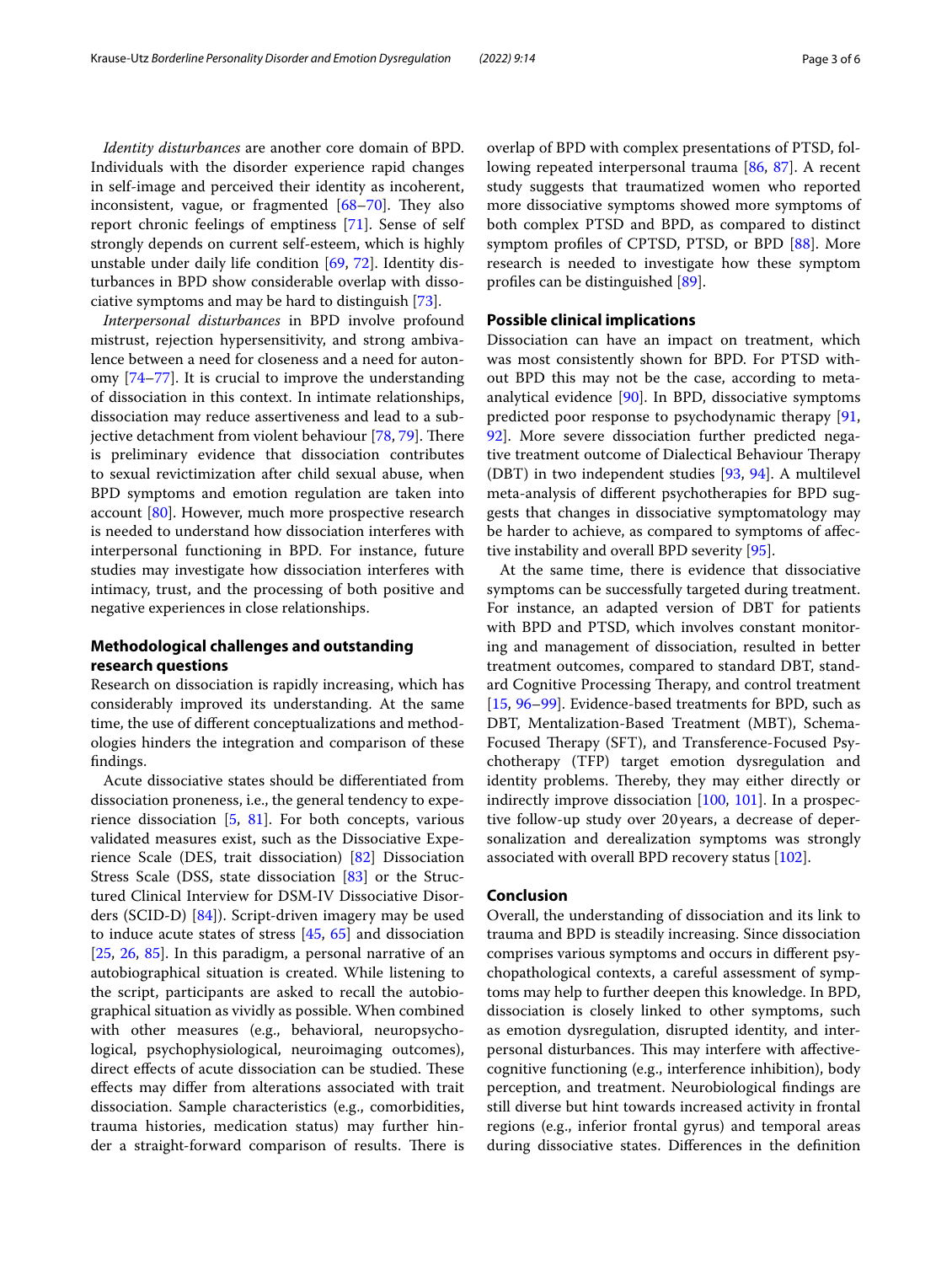and assessment of dissociation as well as sample characteristics (e.g., comorbidities, trauma history) hinder a straightforward interpretation and comparison of results. Given this complexity, more research, including longitudinal designs with multiple measures, is strongly needed.

#### **Acknowledgements**

N.A.

#### **Author's contributions**

The author(s) read and approved the fnal manuscript.

# **Funding**

N.A.

**Availability of data and materials** N.A.

#### **Declarations**

**Ethics approval and consent to participate** N.A.

## **Consent for publication**

N.A.

#### **Competing interests**

None.

#### **Author details**

<sup>1</sup> Department of Clinical Psychology, Institute of Psychology, Leiden University, Leiden, The Netherlands. <sup>2</sup> Leiden Institute for Brain and Cognition, Leiden University, Leiden, The Netherlands.

Received: 15 March 2022 Accepted: 1 April 2022

#### <span id="page-3-0"></span>**References**

- 1. American Psychiatric Association. Diagnostic and statistical manual of mental disorders : DSM-5. 5th ed. Arlington: American Psychiatric Association Press; 2013.
- <span id="page-3-1"></span>2. Lyssenko L, Schmahl C, Bockhacker L, Vonderlin R, Bohus M, Kleindienst N. Dissociation in psychiatric disorders: a Meta-analysis of studies using the dissociative experiences scale. Am J Psychiatry. 2018;175(1):37–46.
- <span id="page-3-2"></span>3. Spiegel D, Loewenstein RJ, Lewis-Fernández R, Sar V, Simeon D, Vermetten E, et al. Dissociative disorders in DSM-5. Depress Anxiety. 2011;28(12):E17–45.
- <span id="page-3-3"></span>4. Spiegel D, Cardeña E. Disintegrated experience: the dissociative disorders revisited. J Abnorm Psychol. 1991;100(3):366–78.
- <span id="page-3-4"></span>5. Waller N, Putnam FW, Carlson FB. Types of dissociation and dissociative types: a taxometric analysis of dissociative experiences. Psychol Methods. 1996;1(3):300–21.
- <span id="page-3-5"></span>6. Holowka DW, King S, Saheb D, Pukall M, Brunet A. Childhood abuse and dissociative symptoms in adult schizophrenia. Schizophr Res. 2003;60(1):87–90.
- <span id="page-3-6"></span>7. Parlar M, Densmore M, Hall GB, Frewen PA, Lanius RA, McKinnon MC. Relation between patterns of intrinsic network connectivity, cognitive functioning, and symptom presentation in trauma-exposed patients with major depressive disorder. Brain Behav. 2017;7(5):e00664.
- <span id="page-3-7"></span>8. Tuineag M, Therman S, Lindgren M, Rouanet M, Nahon S, Bertrand L, et al. Dissociative symptoms as measured by the Cambridge depersonalization scale in patients with a bipolar disorder. J Afect Disord. 2020;263:187–92.
- <span id="page-3-8"></span>9. Rufer M, Held D, Cremer J, Fricke S, Moritz S, Peter H, et al. Dissociation as a predictor of cognitive behavior therapy outcome in

patients with obsessive-compulsive disorder. Psychother Psychosom. 2006;75(1):40–6.

- <span id="page-3-9"></span>10. Laddis A, Dell PF. Dissociation and psychosis in dissociative identity disorder and schizophrenia. J Trauma Dissociation. 2012;13(4):397–413.
- 11. Ross CA. Voices: are they dissociative or psychotic? J Nerv Ment Dis. 2020;208(9):658–62.
- <span id="page-3-10"></span>12. Schiavone FL, McKinnon MC, Lanius RA. Psychotic-like symptoms and the temporal lobe in trauma-related disorders: diagnosis, treatment, and assessment of potential malingering. Chronic Stress. 2018;2:247054701879704.
- <span id="page-3-11"></span>13. Reinders AATS, Marquand AF, Schlumpf YR, Chalavi S, Vissia EM, Nijenhuis ERS, et al. Aiding the diagnosis of dissociative identity disorder: pattern recognition study of brain biomarkers. Br J Psychiatry. 2019;215(3):536–44.
- <span id="page-3-12"></span>14. Brand BL, Lanius R, Vermetten E, Loewenstein RJ, Spiegel D. Where are we going? An update on assessment, treatment, and neurobiological research in dissociative disorders as we move toward the DSM-5. J Trauma Dissociation. 2012;13(1):9–31.
- <span id="page-3-13"></span>15. Bohus M, Kleindienst N, Hahn C, Müller-Engelmann M, Ludäscher P, Steil R, et al. Dialectical behavior therapy for posttraumatic stress disorder (DBT-PTSD) compared with cognitive processing therapy (CPT) in Com‑ plex presentations of PTSD in women survivors of childhood abuse: a randomized clinical trial. JAMA Psychiatry. 2020;77(12):1235–45.
- <span id="page-3-14"></span>16. Foote B, Van Orden K. Adapting dialectical behavior therapy for the treatment of dissociative identity disorder. Am J Psychother. 2016;70(4):343–64.
- <span id="page-3-15"></span>17. Frewen PA, Lanius RA. Trauma-related altered states of consciousness: exploring the 4-D model. J Trauma Dissociation. 2014;15(4):436–56.
- <span id="page-3-22"></span>18. Reinders AATS, Veltman DJ. Dissociative identity disorder: out of the shadows at last? Br J Psychiatry. 2021;219(2):413–4.
- <span id="page-3-23"></span>19. Dalenberg CJ, Brand BL, Gleaves DH, Dorahy MJ, Loewenstein RJ, Cardeña E, et al. Evaluation of the evidence for the trauma and fantasy models of dissociation. Psychol Bull. 2012;138(3):550–88.
- 20. Carlson EB, Dalenberg C, McDade-Montez E. Dissociation in posttraumatic stress disorder part I: defnitions and review of research. Psychol Trauma Theory Res Pract Policy. 2012;4(5):479–89.
- <span id="page-3-16"></span>21. Lanius RA, Vermetten E, Loewenstein RJ, Brand B, Schmahl C, Bremner JD, et al. Emotion modulation in PTSD: clinical and neurobiological evidence for a dissociative Subtype. Am J Psychiatry. 2010;167(6):640–7.
- <span id="page-3-17"></span>22. Schauer M, Elbert T. Dissociation following traumatic stress: etiology and treatment. Z Für Psychol J Psychol. 2010;218(2):109–27.
- <span id="page-3-18"></span>23. Vermetten E, Spiegel D. Trauma and dissociation: implications for borderline personality disorder. Curr Psychiatry Rep. 2014;16(2):434.
- <span id="page-3-19"></span>24. Lanius RA. Trauma-related dissociation and altered states of consciousness: a call for clinical, treatment, and neuroscience research. Eur J Psychotraumatol. 2015;6(1):27905.
- <span id="page-3-20"></span>25. Krause-Utz A, Winter D, Schriner F, Chiu C-D, Lis S, Spinhoven P, et al. Reduced amygdala reactivity and impaired working memory during dissociation in borderline personality disorder. Eur Arch Psychiatry Clin Neurosci. 2018;268(4):401–15.
- <span id="page-3-25"></span>26. Winter D, Krause-Utz A, Lis S, Chiu C-D, Lanius RA, Schriner F, et al. Dissociation in borderline personality disorder: disturbed cognitive and emotional inhibition and its neural correlates. Psychiatry Res Neuroimaging. 2015;233(3):339–51.
- <span id="page-3-21"></span>27. Paret C, Hoesterey S, Kleindienst N, Schmahl C. Associations of emotional arousal, dissociation and symptom severity with operant conditioning in borderline personality disorder. Psychiatry Res. 2016;244:194–201.
- <span id="page-3-24"></span>28. Vonderlin R, Kleindienst N, Alpers GW, Bohus M, Lyssenko L, Schmahl C. Dissociation in victims of childhood abuse or neglect: a meta-analytic review. Psychol Med. 2018;48(15):2467–76.
- <span id="page-3-26"></span>29. Tschoeke S, Bichescu-Burian D, Steinert T, Flammer E. History of Childhood Trauma and Association With Borderline and Dissociative Features. J Nerv Ment Dis. 2020; Publish Ahead of Print. Available from: [https://journals.lww.com/10.1097/NMD.0000000000001270](http://dx.doi.org/10.1097/NMD.0000000000001270) [cited 2020 Nov 30].
- 30. Dorahy MJ, Brand BL, Şar V, Krüger C, Stavropoulos P, Martínez-Taboas A, et al. Dissociative identity disorder: an empirical overview. Aust N Z J Psychiatry. 2014;48(5):402–17.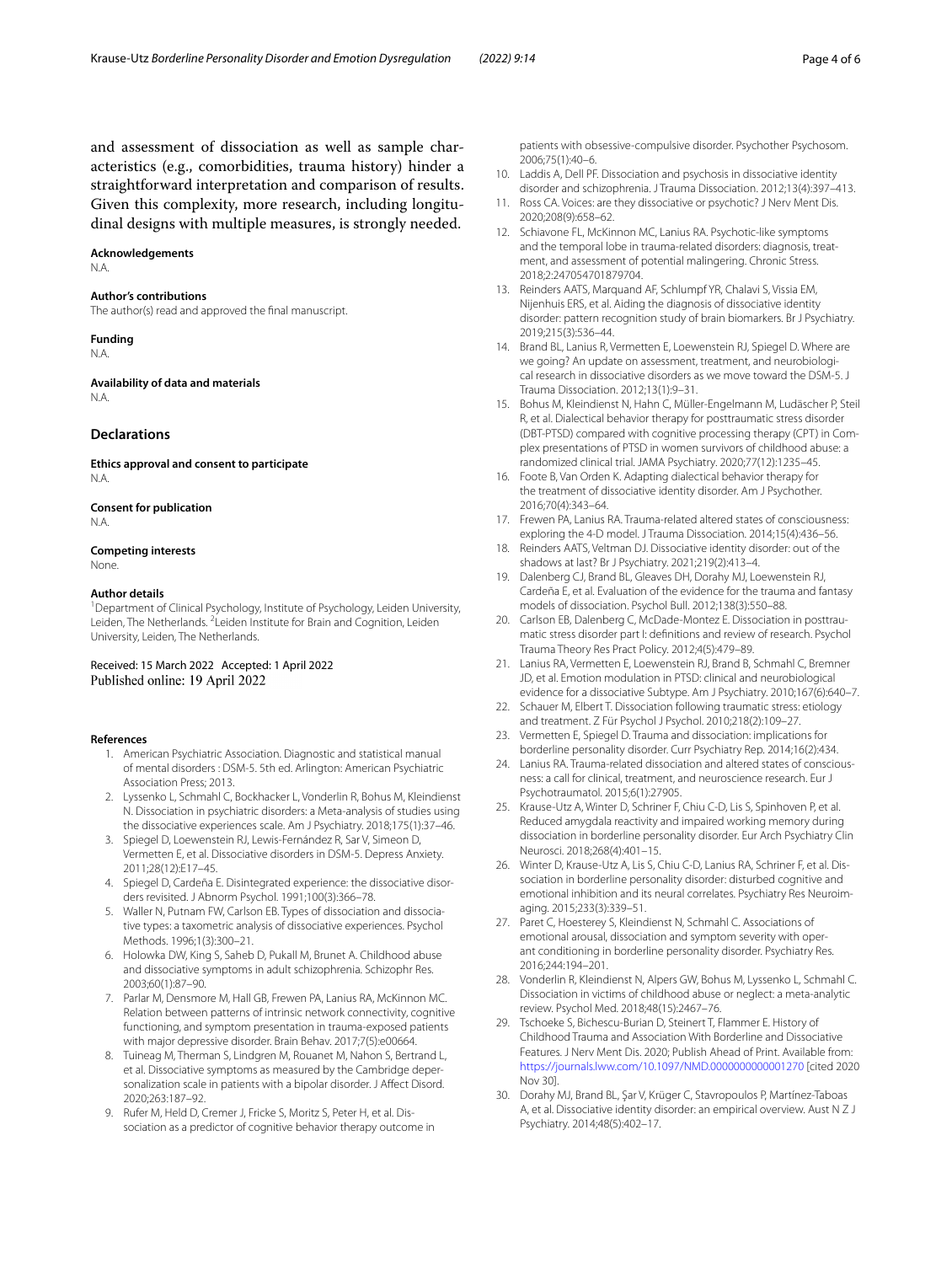- 31. Loewenstein RJ. Dissociation debates: everything you know is wrong. Dialogues Clin Neurosci. 2018;20(3):229–42. [https://doi.org/10.31887/](https://doi.org/10.31887/DCNS.2018.20.3/rloewenstein) [DCNS.2018.20.3/rloewenstein.](https://doi.org/10.31887/DCNS.2018.20.3/rloewenstein)
- 32. Lynn SJ, Lilienfeld SO, Merckelbach H, Giesbrecht T, McNally RJ, Loftus EF, et al. The trauma model of dissociation: inconvenient truths and stubborn fctions. Comment on Dalenberg et al. (2012). Psychol Bull. 2014;140(3):896–910.
- 33. Dalenberg CJ, Brand BL, Loewenstein RJ, Gleaves DH, Dorahy MJ, Cardeña E, et al. Reality versus fantasy: reply to Lynn et al. (2014). Psychol Bull. 2014;140(3):911–20.
- <span id="page-4-0"></span>34. Lynn SJ, Maxwell R, Merckelbach H, Lilienfeld SO, van Kloet D. H der, Miskovic V. Dissociation and its disorders: competing models, future directions, and a way forward. Clin Psychol Rev. 2019;73:101755.
- <span id="page-4-1"></span>35. Huntjens RJC, Janssen GPJ, Merckelbach H, Lynn SJ. The link between dissociative tendencies and hyperassociativity. J Behav Ther Exp Psychiatry. 2021;73:101665.
- <span id="page-4-2"></span>36. van Heugten−van der Kloet D, Huntjens R, Giesbrecht T, Merckelbach H. Self-reported sleep disturbances in patients with dissociative identity disorder and post-traumatic stress disorder and how they relate to cognitive failures and fantasy proneness. Front Psychiatry. 2014;5 Available from: [http://journal.frontiersin.org/article/10.3389/fpsyt.2014.00019/](http://dx.doi.org/10.3389/fpsyt.2014.00019/abstract) [abstract](http://dx.doi.org/10.3389/fpsyt.2014.00019/abstract) [cited 21 Nov 2020].
- <span id="page-4-3"></span>37. Giesbrecht T, Lynn SJ, Lilienfeld SO, Merckelbach H. Cognitive processes in dissociation: an analysis of core theoretical assumptions. Psychol Bull. 2008;134(5):617–47.
- <span id="page-4-4"></span>Roydeva MI, Reinders AATS. Biomarkers of pathological dissociation: a systematic review. Neurosci Biobehav Rev. 2021;123:120–202. [https://](https://doi.org/10.1016/j.neubiorev.2020.11.019) [doi.org/10.1016/j.neubiorev.2020.11.019.](https://doi.org/10.1016/j.neubiorev.2020.11.019)
- <span id="page-4-5"></span>39. Lotfnia S, Soorgi Z, Mertens Y, Daniels J. Structural and functional brain alterations in psychiatric patients with dissociative experiences: a systematic review of magnetic resonance imaging studies. J Psychiatr Res. 2020;128:5–15.
- <span id="page-4-6"></span>40. Lanius RA, Brand B, Vermetten E, Frewen PA, Spiegel D. The dissociative subtype of posttraumatic stress disorder: rationale, clinical and neurobiological evidence, and implications: dissociative subtype of PTSD. Depress Anxiety. 2012;29(8):701–8.
- <span id="page-4-7"></span>41. Ebner-Priemer UW, Badeck S, Beckmann C, Wagner A, Feige B, Weiss I, et al. Afective dysregulation and dissociative experience in female patients with borderline personality disorder: a startle response study. J Psychiatr Res. 2005;39(1):85–92.
- <span id="page-4-9"></span>42. Barnow S, Limberg A, Stopsack M, Spitzer C, Grabe HJ, Freyberger HJ, et al. Dissociation and emotion regulation in borderline personality disorder. Psychol Med. 2012;42(4):783–94.
- <span id="page-4-8"></span>43. Koenig J, Brunner R, Parzer P, Resch F, Kaess M. The physiological orienting response in female adolescents with borderline personality disorder. Prog Neuro-Psychopharmacol Biol Psychiatry. 2018;86:287–93.
- <span id="page-4-10"></span>44. Ebner-Priemer UW, Mauchnik J, Kleindienst N, Schmahl C, Peper M, Rosenthal MZ, et al. Emotional learning during dissociative states in borderline personality disorder. J Psychiatry Neurosci. 2009;34(3):214–22.
- <span id="page-4-11"></span>45. Bichescu-Burian D, Steyer J, Steinert T, Grieb B, Tschöke S. Traumarelated dissociation: psychological features and psychophysiological responses to script-driven imagery in borderline personality disorder. Psychophysiology. 2017;54(3):452–61.
- <span id="page-4-12"></span>46. Schmitz M, Müller LE, Seitz KI, Schulz A, Steinmann S, Herpertz SC, et al. Heartbeat evoked potentials in patients with post-traumatic stress disorder: an unaltered neurobiological regulation system? Eur J Psychotraumatol. 2021;12(1):1987686.
- <span id="page-4-13"></span>47. Scalabrini A, Cavicchioli M, Fossati A, Mafei C. The extent of dissociation in borderline personality disorder: a meta-analytic review. J Trauma Dissociation. 2017;18(4):522–43. [https://doi.org/10.1080/15299732.2016.](https://doi.org/10.1080/15299732.2016.1240738) [1240738.](https://doi.org/10.1080/15299732.2016.1240738)
- <span id="page-4-14"></span>48. Krause-Utz A, Frost R, Chatzaki E, Winter D, Schmahl C, Elzinga BM. Dissociation in borderline personality disorder: recent experimental, neurobiological studies, and implications for future research and treatment. Curr Psychiatry Rep. 2021;23(6):37.
- <span id="page-4-15"></span>49. Bohus M, Stoffers-Winterling J, Sharp C, Krause-Utz A, Schmahl C, Lieb K. Borderline personality disorder. Lancet. 2021;398(10310):1528–40. [https://doi.org/10.1016/S0140-6736\(21\)00476-1.](https://doi.org/10.1016/S0140-6736(21)00476-1)
- <span id="page-4-16"></span>50. Bohus M, Stofers-Winterling J, Sharp C, Krause-Utz A, Schmahl C, Lieb K. Borderline personality disorder. Lancet Lond Engl. 2021;398(10310):1528–40.
- <span id="page-4-17"></span>51. Porter C, Palmier-Claus J, Branitsky A, Mansell W, Warwick H, Varese F. Childhood adversity and borderline personality disorder: a meta-analy‑ sis. Acta Psychiatr Scand. 2020;141(1):6–20.
- 52. Mainali P, Rai T, Rutkofsky IH. From child abuse to developing borderline personality disorder into adulthood: exploring the Neuromorphological and epigenetic pathway. Cureus. 2020; Available from: [https://www.](https://www.cureus.com/articles/30035-from-child-abuse-to-developing-borderline-personality-disorder-into-adulthood-exploring-the-neuromorphological-and-epigenetic-pathway) [cureus.com/articles/30035-from-child-abuse-to-developing-borde](https://www.cureus.com/articles/30035-from-child-abuse-to-developing-borderline-personality-disorder-into-adulthood-exploring-the-neuromorphological-and-epigenetic-pathway) [rline-personality-disorder-into-adulthood-exploring-the-neuromorph](https://www.cureus.com/articles/30035-from-child-abuse-to-developing-borderline-personality-disorder-into-adulthood-exploring-the-neuromorphological-and-epigenetic-pathway) [ological-and-epigenetic-pathway](https://www.cureus.com/articles/30035-from-child-abuse-to-developing-borderline-personality-disorder-into-adulthood-exploring-the-neuromorphological-and-epigenetic-pathway) [cited 18 Jan 2022].
- 53. Luyten P, Campbell C, Fonagy P. Borderline personality disorder, complex trauma, and problems with self and identity: a social-communicative approach. J Pers. 2020;88(1):88–105.
- 54. Belsky DW, Caspi A, Arseneault L, Bleidorn W, Fonagy P, Goodman M, et al. Etiological features of borderline personality related characteristics in a birth cohort of 12-year-old children. Dev Psychopathol. 2012;24(1):251–65.
- <span id="page-4-18"></span>55. Bozzatello P, Rocca P, Baldassarri L, Bosia M, Bellino S. The role of trauma in early onset borderline personality disorder: a biopsychosocial perspective. Front Psychiatry. 2021;12:721361.
- <span id="page-4-19"></span>56. Kleindienst N, Vonderlin R, Bohus M, Lis S. Childhood adversity and borderline personality disorder. Analyses complementing the metaanalysis by Porter et al. (2020). Acta Psychiatr Scand. 2021;143(2):183–4. <https://doi.org/10.1111/acps.13256>.
- <span id="page-4-20"></span>57. Borroni S, Masci E, Franzoni C, Somma A, Fossati A. The co-occurrence of trauma related disorder and borderline personality disorder: AQ study on a clinical sample of patients seeking psychotherapy treatment. Psychiatry Res. 2021;295:113587.
- <span id="page-4-21"></span>58. Stiglmayr CE, Ebner-Priemer UW, Bretz J, Behm R, Mohse M, Lammers C-H, et al. Dissociative symptoms are positively related to stress in borderline personality disorder. Acta Psychiatr Scand. 2007;0(0):071120005752001-???
- <span id="page-4-22"></span>59. New AS, Rot M, Ripoll LH, Perez-Rodriguez MM, Lazarus S, Zipursky E, et al. Empathy and alexithymia in borderline personality disorder: clinical and laboratory measures. J Personal Disord. 2012;26(5):660–75.
- <span id="page-4-23"></span>60. Krause-Utz A, Cackowski S, Dafner S, Sobanski E, Plichta MM, Bohus M, et al. Delay discounting and response disinhibition under acute experimental stress in women with borderline personality disorder and adult attention defcit hyperactivity disorder. Psychol Med. 2016;46(15):3137–49.
- <span id="page-4-24"></span>61. Gunderson JG, Herpertz SC, Skodol AE, Torgersen S, Zanarini MC. Borderline personality disorder. Nat Rev Dis Primer. 2018;4(1):18029.
- <span id="page-4-25"></span>62. Santangelo P, Reinhard I, Mussgay L, Steil R, Sawitzki G, Klein C, et al. Specifcity of afective instability in patients with borderline personality disorder compared to posttraumatic stress disorder, bulimia nervosa, and healthy controls. J Abnorm Psychol. 2014;123(1):258–72.
- <span id="page-4-26"></span>63. Sommer JL, Blaney C, Mota N, Bilevicius E, Beatie B, Kilborn K, et al. Dissociation as a Transdiagnostic Indicator of self-injurious behavior and suicide attempts: a focus on posttraumatic stress disorder and borderline personality disorder. J Trauma Stress. 2021;34(6):1149–58.
- <span id="page-4-27"></span>64. Kleindienst N, Bohus M, Ludäscher P, Limberger MF, Kuenkele K, Ebner-Priemer UW, et al. Motives for nonsuicidal self-injury among women with borderline personality disorder. J Nerv Ment Dis. 2008;196(3):230–6.
- <span id="page-4-28"></span>65. Chung BY, Hensel S, Schmidinger I, Bekrater-Bodmann R, Flor H. Dissociation proneness and pain hyposensitivity in current and remitted borderline personality disorder. Eur J Pain Lond Engl. 2020;24(7):1257–68.
- <span id="page-4-29"></span>66. Löffler A, Kleindienst N, Cackowski S, Schmidinger I, Bekrater-Bodmann R. Reductions in whole-body ownership in borderline personality disorder – a phenomenological manifestation of dissociation. J Trauma Dissociation. 2020;21(2):264–77.
- <span id="page-4-30"></span>67. Schmitz M, Bertsch K, Löffler A, Steinmann S, Herpertz SC, Bekrater-Bodmann R. Body connection mediates the relationship between traumatic childhood experiences and impaired emotion regulation in borderline personality disorder. Borderline Personal Disord Emot Dysregul. 2021;8(1):17.
- <span id="page-4-31"></span>68. Wilkinson-Ryan T. Identity disturbance in borderline personality disorder: an empirical investigation. Am J Psychiatry. 2000;157(4):528–41.